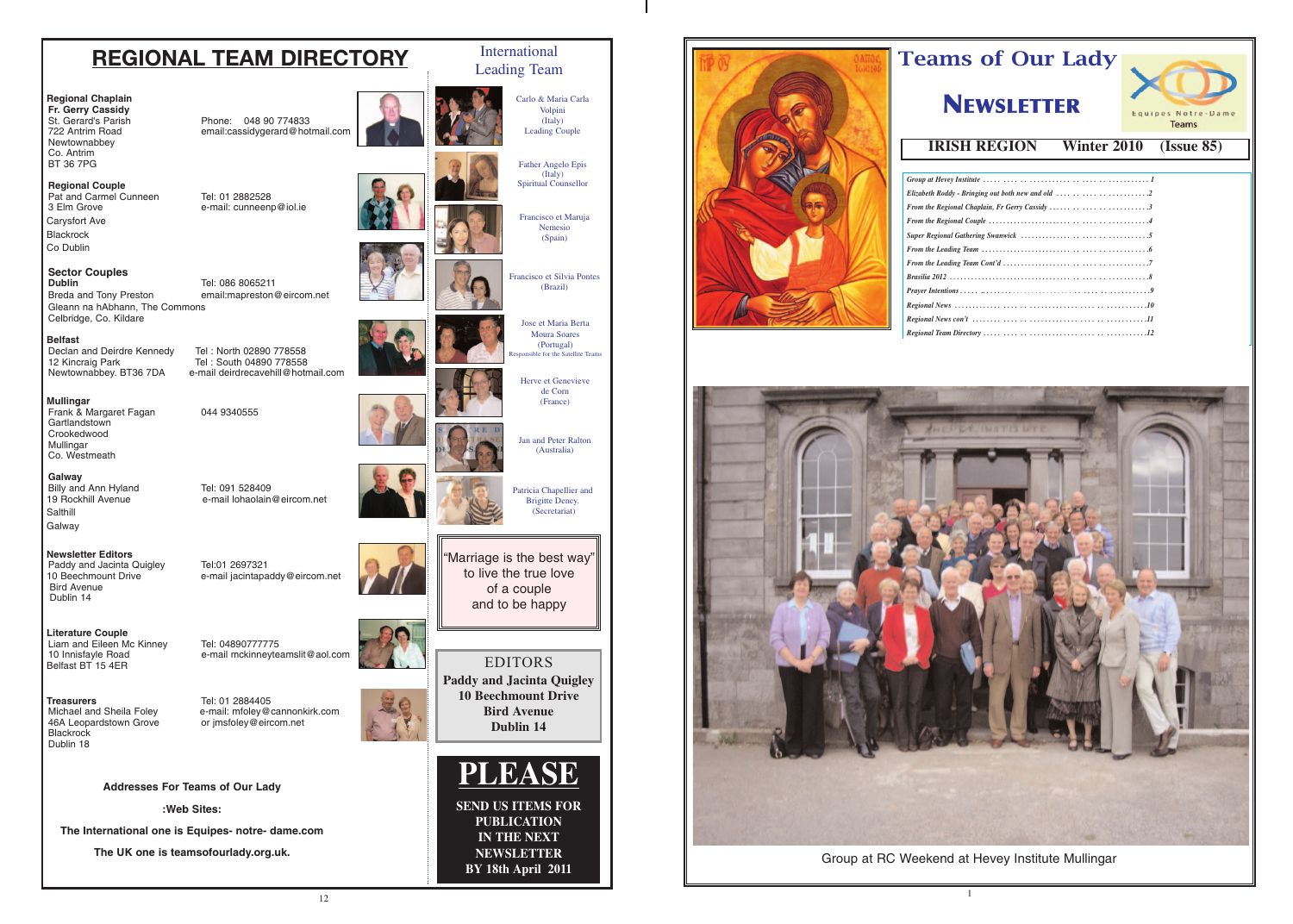#### **Bringing out both new and old**

Every year since our first child was born, I have bought a new trinket for the Christmas tree. Each carries within it a capsule full of memories. The Father Christmas with a chimney was one of the first; our little boy begged me to buy it and I succumbed. It cost three punts which I felt I could really not afford. Then there is the polar bear, made from local materials in Canada rather than China, which evokes memories of my solo trip to there to see my brother before he took to the sea!. There is the lacebell from Bruges where Aodhagan and I took a very pleasant short trip via the Eurostar; the rather fierce looking 'nutcracker' from Heidelberg, where we went for a meeting and the little man with the top hat who cheered me up one year when I felt very down as I hung the decorations. I can map quite a bit of our life together as a family. Christmas and New Year are times for looking to our past, in order that we may go ahead with a healthy outlook. Janus, the Roman god of gateways, who gave his name to the month of January is two-headed so that he can both look backwards and forwards. He is, I think, a very wise old god. In the Christmas carol, the old miser Scrooge is only able to change his miserable, selfish life when the ghosts force him to re-visit his past and gain understanding of himself.

The Old Testament invites to look back to the way in which the God of Israel revealed Himself in capsules, like the ornaments on my Christmas tree. The books of the prophets read in Advent are particularly rich in imagery. Our ecumenical group last month reflected on the book of Ezekiel and the meaning of exile, where God was no longer confined to the temple. (Ezekiel 47  $v1-13$ ). Isaiah speaks of Emmanuel - God with us. (Isaiah 7  $v14$ ). God has come to join us!.

In the New Testament Our Lord likened the kingdom of Heaven to a householder, who brought out of his house things new and old (Matt 13 v51). I feel this parable can be particularly applicable to marriage. Most of us in teams in Ireland I would guess, are in our golden years and perhaps wondering where all the time went. Many of our friends and relations have died; our children have grown up and may or may not have children of their own. We ourselves have been married over forty years and are at a very different stage of our relationship than when we were students; when we were first married and living in America; when the children were small, when they were growing up, moving out and then when Aodhagan retired. Each part of our life together is like a ring on a tree; an indelible mark is left and a new ring must form.

We spend a huge a mount of time preparing for Christmas. There are the cards and letters to write, connecting up with friends and relations, perhaps for the only time in the year; the mincemeat to make, the pies and the pudding to cook and the mounds of shopping to be done. We seem to thrive on busyness; rushing around without a minute to spare - seems to make us feel important and worthwhile. Yet is there a chance that we can miss the wonder of 'God with us' in all this frenetic activity which as I have said is so very transient. I remember a priest giving a wonderful sermon at early Mass on Christmas Day. He talked about his journey to a remote part of Ireland as a 'cold loneliness' in which he could find a space for God.

I am always enchanted by the glitter and bright lights of Christmas which come when the year is at its darkest. However, once January has come, the first shoots are appearing and the witch hazel is showing its fragile yellow flowers. I no longer want to look at bright silver and gold, brash reds and blues. The new green is far more attractive.

We are now looking forward to our next get-together to celebrate the feast day of Our Lady's Immaculate Conception on Tuesday, December 7th at 6pm at the Cathedral of Christ the King, with a little social afterwards for families and friends.

We are looking forward to our December the 8th Eucharistic Celebration in the Franciscan chapel at 7.30 pm. There is always a good attendance as it is our special event before the Christmas celebrations. All team members with their families and friends are very welcome.

This Advent as we prepare for Christmas we are lucky to have the Christmas Market in Eyre Square. It adds to the advent spirit and has an atmosphere akin to the season.

I believe that God is in all the rush and bustle, sorrow and joy of Christmas. He is in each of my trinkets. This year I bought a snowman for a euro which was made in Northern Ireland; He has knitted hat and a cheeky smile. In years to come he too will carry memories, possibly of my daughter's Finnish boyfriend who will be spending his first Christmas in Ireland with us. I do need however to stop and ponder deeply like Mary for the God that comes to us is not in enthroned majesty but as a fragile, helpless baby God who asks us to make room for Him. In my determination to get everything done and have nothing missing, I may in the words of Patrick Kavanagh\* 'be late for Bethlehem' or worse still not get there at all.

Emmanuel - God with us. A happy Christmas and as Tiny Tim observed 'God bless us everyone'.

Christmas Eve remembered - Patrick Kavanagh.

**Elizabeth Roddy, Corcullen, Galway.** their beliefs in Faith. He encouraged us to read the Scriptures in a new way, conscious of what the Gospels are teaching us.

Stephen Cummins, a team member in Mullingar and working with ACCORD spoke of three aspects of marriage. It is a Calling/ Vocation. It is secondly, a great Commitment, and thirdly he suggested that it is necessary for us to give WITNESS to marriage. Stephen recommended reading 'Daring Promise', by American Richard Gaillardetz.

Paula and Gregoire Murphy from Limerick told us about how they try to pass on their Catholic Faith to their children. They refer to it as a 'Circle of Evangelisation'- Witness, Befriend, Share the Good News, attend Church functions, receive Sacraments and read the Scriptures.

Gerry and Maeve Clifford contributed a lovely talk on how they enjoy sharing their Faith with their beloved grandchildren. Father Cassidy, our Regional Chaplain, all the way from Belfast explained how he finds it rewarding to be a chaplain in the Teams; it takes time but the reward is becoming the "leaven in the dough of life" by sharing the Scriptures with families.

The Super Regional Couple, Paul and Helena McCloskey spoke to us about Teams of Our Lady in other countries.

The entire group attended Mass on Sunday at 12.30 in the Cathedral of Christ the King, adjacent to The Hevey Institute. Mass was celebrated by Father Michael Kilmartin, our own Team Chaplain and by Father Frank Monks, Killucan, also a Team Chaplain and Chaplain to our Sector. Our guests deeply appreciated their visit to the Cathedral. The Hevey Institute was made available to us by kind permission of Joe O'Meara. Everyone helped to make the occasion interesting and enjoyable and a huge word of gratitude to all those willing helpers.

Happy Christmas to all,

**Frank and Margaret Fagan**

#### **Galway**

It was a glad occasion for us to welcome the members of the regional team to Galway recently. Fr. Gerry Cassidy celebrated the Eucharist here. At the meeting we were informed that Galway is the venue for the Responsible Weekend at the end of September 2011.

We were encouraged to be active in helping the expansion of teams in the West.

Guímis beannachtaí na féile ar gach aon duine i Meithil Mhuire. Anseo san Iarthar mar a deir Máirtín Ó Direáin "beidh coinnlí geala i ngach fuinneog lasta, is tine mhóna ar theallach adhanta".

**Ann and Billy.**

# Regional News continued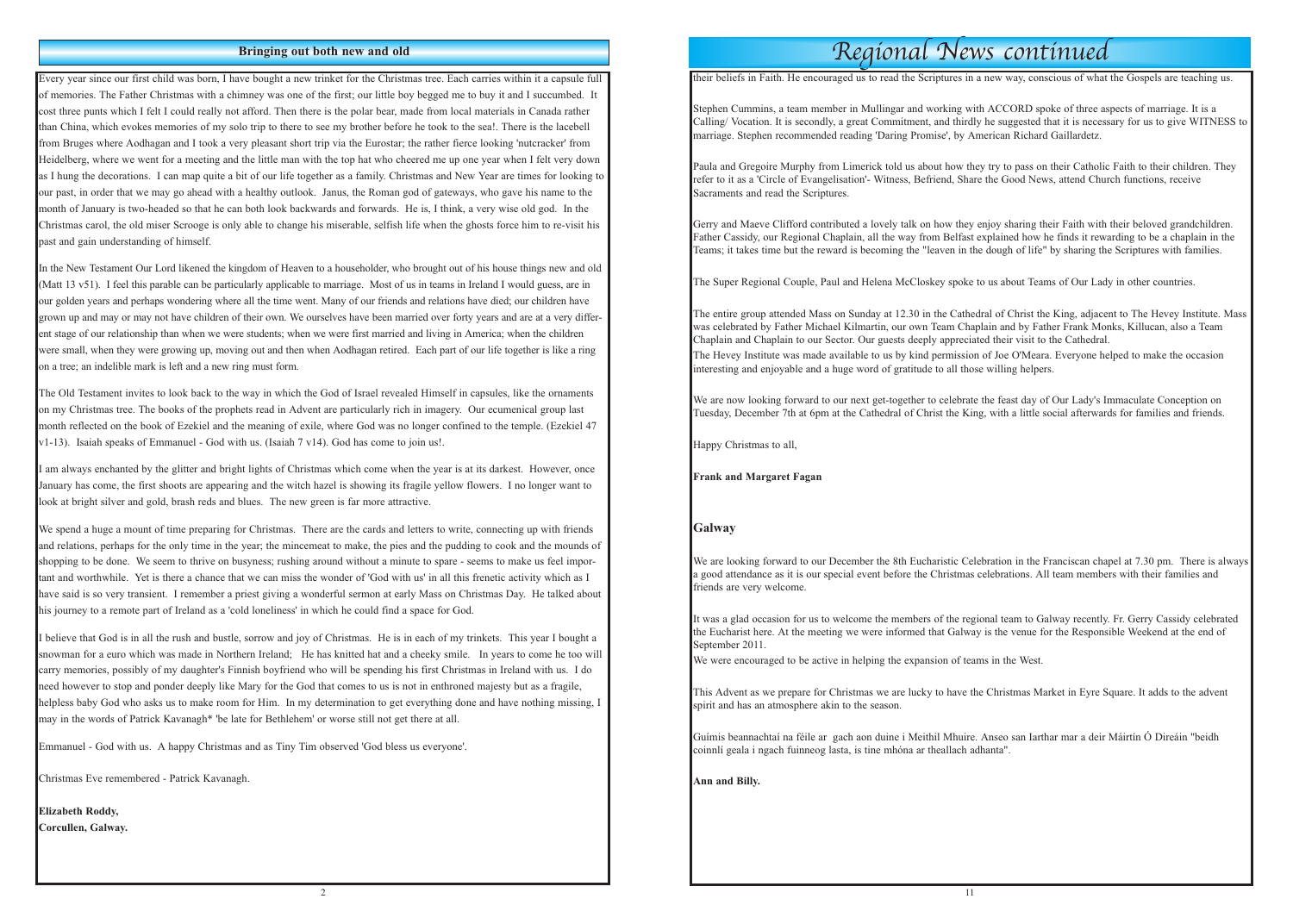**From Regional Chaplain - Fr. Gerry Cassidy**

## TEAMS SCRIPTURE READINGS January - April 2011

It takes only a bit of living to know that life includes more than the experience of being loved and gifted by God. We continually see the other side of life in the drama of human misery and suffering which flashes across our TV screens and, at times, through our minds and across our hearts. We search for ways to address that painful reality.

What has death to teach us about living? The choices we make in life can be death-dealing or life-giving.

What signs of the diminishment of my human powers are evident to me at this time of my life? How am I embracing or resisting those changes?

January 2011

When I look at my world everything seems to cooperate to give me life and strength ... air and water .... All the produce of the earth .... Everything contributes to my well being. I think of the people who have prayed for me and love me. Everywhere I look, the more astonished I become, seeing so much good coming in on me, while I issue forth ……………. Hebrews 12: 1-4 / 2 Cor.4: 7-18.

I put my self before God and look at the contrast: God, the source of life, and I, a cause of death; God, the source of love, and I, with all my petty jealousies and hatreds; God, from whom all good gifts come, and I, with my selfish attempts to win favour, buy attention, be well thought of ……. John 11: 1-44.

In each of us there is a desire to experience God's mercy and love because we are all caught up and influenced by the human story of sinfulness.

What events and relationships of my life have carried God's mercy to me? What are the feelings I associate with being forgiven and treated with mercy?

February 2011.

If I knew I would die tomorrow, what "unfinished business," especially with regard to relationships, would I take care of today?

While it is hard to be optimistic in these difficult times, for Teams, however, there is good news. We are witnessing a time of renewal and growth. Three new teams are being piloted at present in Sligo, Dunshaughlin and Navan. There is also a newly fledged young team in Rathmines. What better place to celebrate the work of the Holy Spirit and to thank God for our many blessings than to come together in honour of Mary, our Patron on her feastday of the Immaculate Conception at Marianella, Orwell Road, Rathgar, at

### March 2011

How can I respond to a God so good to me and surrounding me with the goodness of holy men and women and the wonderful gifts of creation?

Psalm 51 / 2 Cor.5:20…6: 2

#### April 2011

All I can do is to give thanks, wondering at God's forgiving love, which continues to give me life up to this moment. Are there things in my life I would like to amend? Luke 15:11-32 / Baruch 5.

We in the north have only three teams now as Greenisland 1 resigned some months ago. However we try to keep in touch by phone and will invite them to special Masses etc.

> How, through God's mercy, have I grown stronger in the broken places of my life? In reflecting on my weaknesses and strengths, do I recognise them as leaven for God working in and through me as bread for others.

(Taken from, "Moment by Moment" C.A.Smith SHCJ. E. F. Metz.S.J.)

#### **Dublin**

8 pm. This is an important event in the Teams calendar. We encourage everyone to make a special effort to attend. Let us raise our hearts and voices in worship and praise.

Other News: The Dublin Sector Teams retreat takes place on Saturday 5th and Sunday 6th March in the Iona Centre, Knocklyon. Further details will be available soon. We had a great turnout for our Teams social evening and we are looking forward to seeing you all again on the 8th.

Love and God's blessing,

**Breda and Tony**

#### **Belfast**

Belfast 1 We recently had very tragic news of the death of one of our youngest Team members. Stephen Mc Gahan, aged 42 and married to Christianne, died suddenly on 5th November. We are all very shocked at this news and will do all in our power to help Christianne, who has two young boys, Seamus aged 20 months and Joseph aged 6 months. Christianne /Stephen met online. She is from Trinidad and he from Belfast. Stephen travelled to Trinidad, and the young couple married soon after in Ireland. They joined our team while expecting their first child and they brought new life and a fresh spirituality to all of us older people. We thank God for and appreciate Stephen's life and gift to us in Belfast 1. May God grant him peace and joy always.

Our annual retreat which was planned for Nov 21st has had to be cancelled due to sudden fall in numbers. We will have a retreat organised for Lent 2011.

All three Teams seem to be running well - we hope to have details of December 8th celebration very soon. As regards Sector Couple we have not managed to get a replacement but hope to leave a Sector team in charge, with one couple from each of our three Teams. The idea is that these three couples will take turns to attend the regional meetings, which will mean one meeting a year each. However this plan has not yet been finalised.

We ask for prayers for Christianne, and also for a marriage in difficulties.

On a more positive note we ask prayers for Aidan/Adelle who will be married on December 11th. Aidan is a son of Charlie/Maureen from Belfast 2.

Prayers are requested for Alfy Kelly, who died recently. Alfy was 84 yrs old and the father of Cormac, who was a member of Belfast 1 with Joanne his wife.

For any of you who speak Gaeilge, there will be an article on 'Teams and Family Life' in 'An Timire' which is the Irish edition of 'The Messenger.'

I believe that this will be published early in the new year, - it was requested by Fr.Alan Mc Guckian S.J. and was written in English by Deirdre and translated into Gaeilge by Fr Alan.

With love.

**Deirdre/Declan**

#### **Mullingar**

Our recent Responsible Couples' weekend held in Mullingar turned out to be an enriching and spiritual experience. It commenced with an excellent presentation by Father Declan Hurley, who clarified for us the 'isms' that are confronting young people in Ireland to-day. Firstly Fr. Declan suggested that Secularism entices people away from a spiritual life, suggesting that all that matters is worldly success. Secondly, he explained that INDIVIDUALISM discourages compassion in a community, leaving people in isolation. Thirdly, RATIONALISM, which suggests that the only things that matter are REAL, leaving people unsure of

## **REGIONAL NEWS**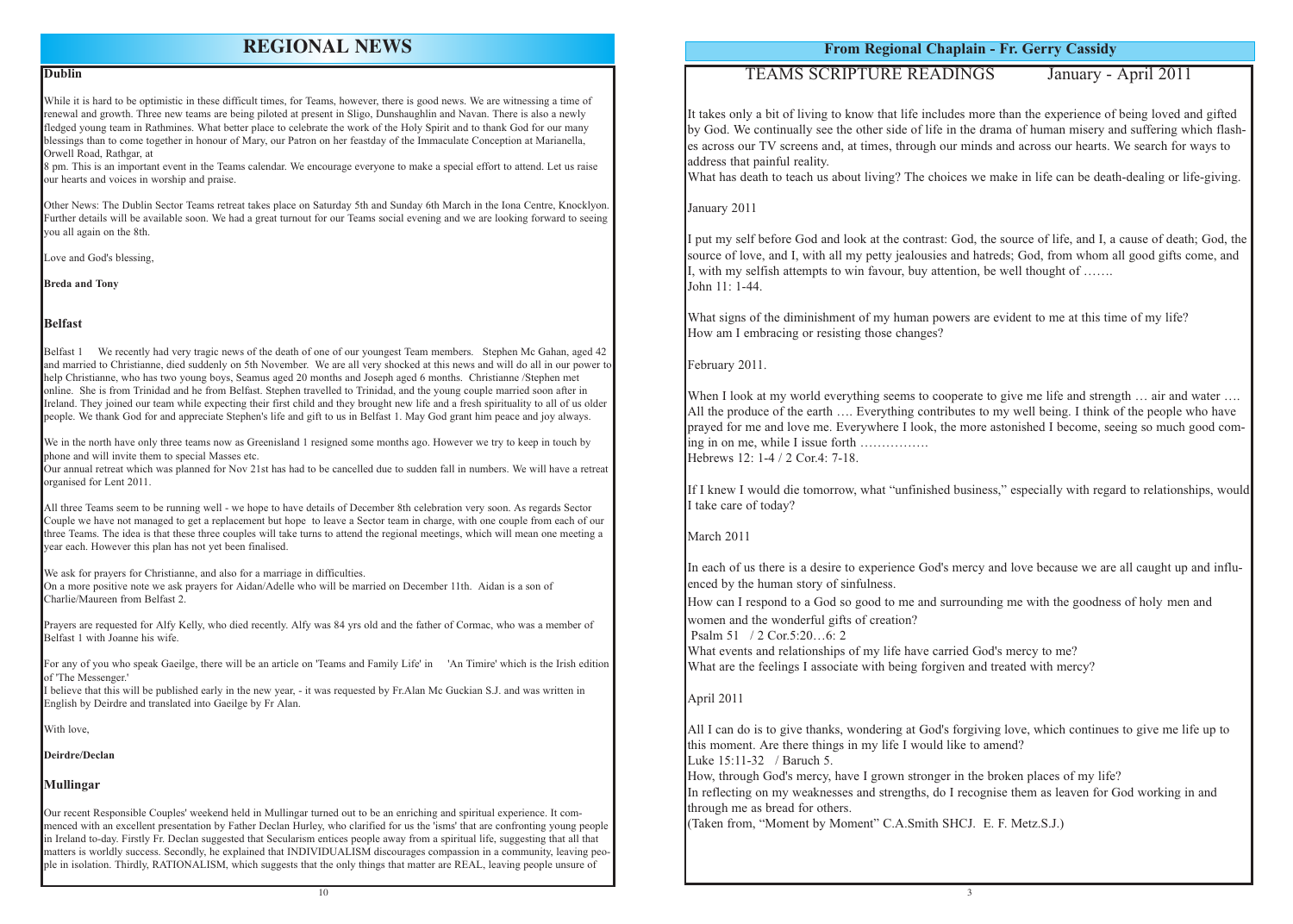4





## **From the Regional Couple**



# *Prayer Intentions*

**For the deceased, Stephen McGahan, Belfast, Alfy Kelly, Belfast, Hugo Gallagher's mother, Dublin.**

**For the living: Paul and Helena's son-in-law, Anthony and their daughter, Nicola.** 

*Outgoing Super Regional Couple Paul and Helena McCloskey at Swanwick* 

Brasilia 2012, International Gathering of Teams Worldwide;

*Irish Group at Swanwick with Paul and Helena.Stephen and Wendy*

#### **Pat and Carmel Cunneen**

#### **A:**

Try to attend the 8th December mass, annual retreat, outing, and R/C weekend if appropriate. Think of attending an outing in another sector.

#### **B:**

Try to indicate if you have an interest in attending. Local costs of accommodation, transport are budgeted at €450. Air fares are **F:**  not included in this figure. The Teams web site is www.brasilia2012.com.br

#### **C:**

Change is taking place in Teams in the Super Region ('Transatlantic') that includes Ireland. At the end of this year we will be saying 'thanks' to Paul and Helena Mc Closkey , who have served us as Super Regional Couple for the past 5 years and 'hello' to Antony and Janet Denman. Fr Ken Payne is also retiring as Spiritual Counsellor and is succeeded by Canon John Udris . **D:**

Remembering deceased members of teams is a feature of 'G.B Teams' who have a wonderful 'Remembrance Book' on display at special occasions.

Proinnsias O hAilin is taking up the task of creating such a remembrance book for Ireland. He will need lots of help in this task covering names, photos, dates. Please remember Stephen Mc Gahan (Belfast 1) who died suddenly aged 42 very recently.

We will celebrate 50 years of Teams in Ireland in 2014. We want to give thanks for all the gifts we have received from membership of Teams. We hope to include testimonies, reflections, our memories of those who have passed away, coupled with music and song.

The event will coincide with a Super Regional Gathering of Teams, where we will welcome fellow members from G.B, Trinidad and Tobago, Malawi, and South Africa. Your ideas are most welcome to help us celebrate this occasion.

**P:**

Piloting is under way for 3 new teams in Dunshaughlin, Navan and Sligo. The Holy Spirit is guiding new members to us at this time.

#### **R:**

Responsible Couples' Weekend is tentatively scheduled for Sept 30/Oct 2, 2011, in Galway Sector. We would like to propose that all teams would fund the cost of attendance of its respective 'r/c', representing them at the weekend, a tradition lost in recent times. We hope to reissue some new, revised, R/C Handbooks in the coming months.

#### **W:**

A new Irish Region web site is planned for 2011. This project is being managed by Tony and Breda Preston and please expresses your views on this important topic.

#### **Pat and Carmel Cunneen**



Peter and Jan Ralton from the Leading Team at Swanwick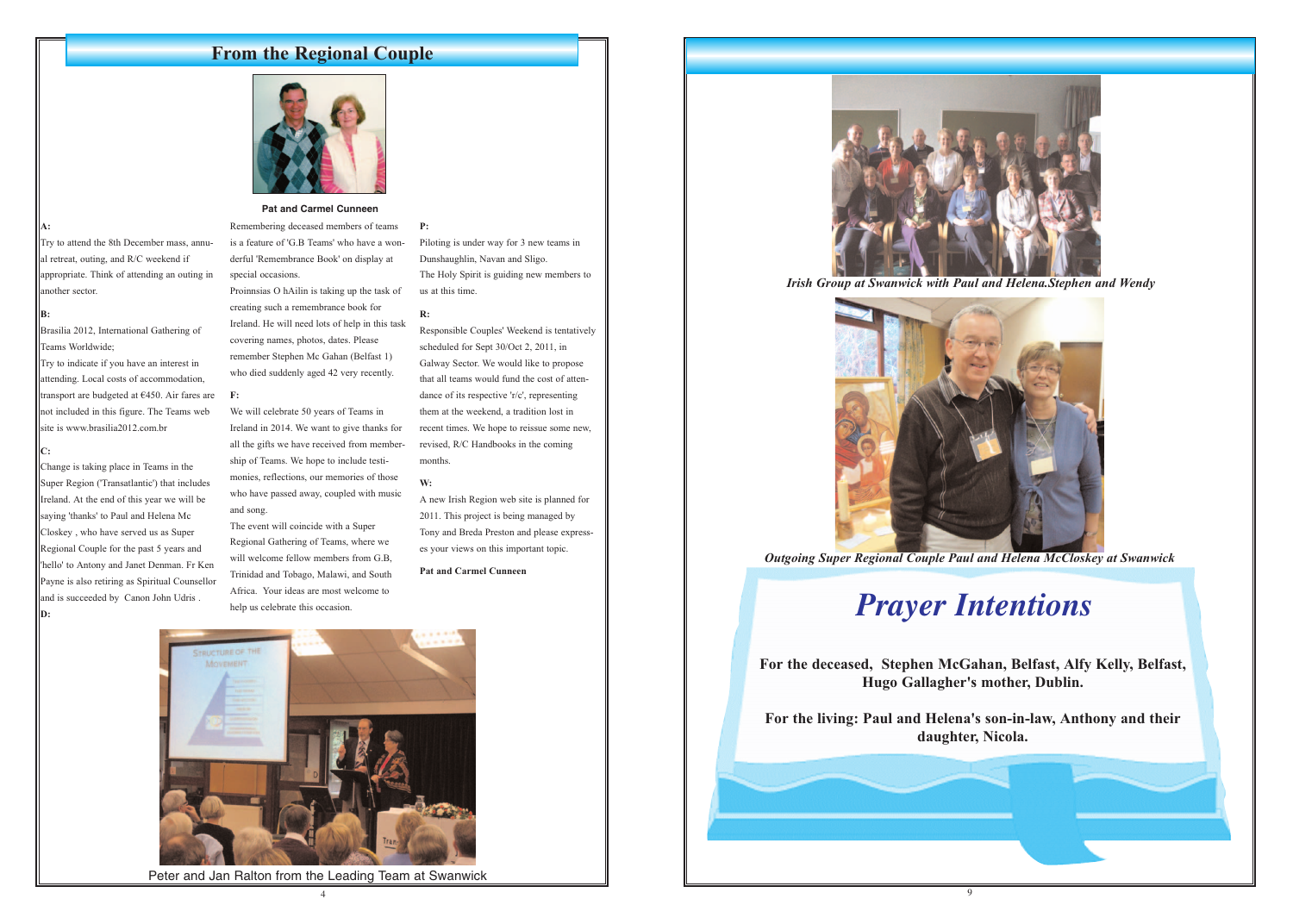### **Super- Regional Gathering - Swanwick**

The second gathering of the Transatlantic Super Region took place at Swanwick, Derbyshire from the 8th to 10th of October. The theme was "Let Us Journey Together". Teams from the three GB Regions, Trinidad and Tobago, and Ireland were represented. Jan and Peter Ralton, from the International Leading Team, attended. The weekend was vibrant with a very full programme which included wonderful liturgies, excellent talks and mixed discussion groups and team meetings.

Antony and Janet Denman, the incoming Super Regional Couple, led a session on the 5 Love Languages, which are 1. Words of Affirmation, 2. Quality Time, 3. Giving Gifts, 4. Acts of Service and 5. Physical Touch. Later, couples had a sit down and considered these love languages with scripture excerpts and questions for guidance.

Bishop John Hine, Auxiliary Bishop of Southwark, who chairs the Bishops' Conference Committee for marriage and family life, gave a wonderful talk on Journeying as a Christian Couple in the Modern World. He referred to Lumen Gentium and the domestic church and made the point that the future of society and the church go by way of the family. In every Christian family there are all the components of the church, worship, teaching and ministry.

Peter and Di Wordsworth from Northern Britain entitled their talk "A Trip Down the Garden Path". They saw the annual review in teams as the compost heap, a bit messy but gives stronger growth in the next year. They encouraged us to read the words of Fr. Caffarel.

Fr. Ken Payne, who also completes his term as Chaplain to the Super Region at the end of the year, was the principal celebrant in the liturgies and had words of wisdom for all. In the final Eucharistic celebration he addressed the children who were present at the weekend, but who were cared for by teams volunteers while their parents attended the sessions.

Jeff and Pasqui Hoford from Trinidad and Tobago gave a powerful talk on their journey as a team. They spoke of anticipation and hope. They saw four demands of brotherly love. Giving is the easiest. Receiving is a little more difficult. Asking is even more difficult and knowing how to refuse is perhaps the most difficult of all. Tenderness and trust are all-important.

Canon John Udris from Northampton gave a riveting talk on another journey, that of Saint Therese of Lisieux. "For me prayer is a surge of the heart, a simple look directed towards heaven, a cry of gratitude and love in the midst of trial as well as joy, it is something great which expands my heart and unites me to Jesus" St. Therese. The more time you spend in prayer, the more in tune you are. It is a time to listen and to be still. Prayer as a group helps friendships.

Carlo and Maria Carla Volpini and Father Angelo Epis have written to invite team-members throughout the world, to start preparing for this journey that will lead us to the International Gathering of our Movement, which, for the first time takes us outside Europe. To Brazil, a country that, among the very first after France, welcomed the message of Father Caffarel with enthusiasm. Their invitation letter can be found here, but to quote part of the letter, "To be there means basically that the internationality of the Movement will have the face of thousands of team-members who, from each corner of the earth, set about finding themselves around the banquet and at the feast to which the Lord Himself calls us...."

Jan and Peter Ralton, who have been in Teams for 33 years, spoke on their involvement in the International aspects of the movement where their role is one of mission.

Finally, Paul and Helena McCloskey, who complete their term as Super regional Couple at the end of the year, shared on their personal and spiritual journey in the Teams.

On the Saturday night there was a very enjoyable social evening. Brendan Bunting was a most entertaining MC. There were many contributions of party pieces and the Irish Group distinguished themselves by demonstrating the dancing of the Siege of Ennis. Many people joined in the fun.

From a personal point of view this was a special time, rich in friendship, love and spirituality. We came away refreshed and renewed and strengthened in our belief in the Teams movement as a way to holiness.

Paddy and Jacinta Quigley

**The XIth International Gathering is in Brazil: -**

- **o The place: Brasilia.**
- **o The dates : 21/26 July 2012.**
- **o The title: To dare to live the Gospel.**
- **o The gospel chosen as the theme:**

**The Parable of the Good Samaritan (Lk 10, 25-37)**



The logo has also been finalised. The creation of the logo was inspired by the miraculous fishing event at the Paraíba River, in which the statue of Our Lady of Aparecida, Patroness of Brazil, was caught in the fishermen's net, giving rise to the devotion to the Virgin of Aparecida. The couple holding hands in the boat symbolizes the experience and reality of married spirituality. The boat can have several meanings: the couple who "sail together" in life, working together in the search for spirituality, in mission and service to the Church and the world. The fishing net could represent the entire world, where we are all called to live by sharing the needs, the necessities, the projects, one with another, without any difference, for the sole purpose of belonging to all humanity, beloved and saved by God. The zero of 2012 comprises two interlinked wedding rings to symbolize the sacrament of marriage, the union of the couple based on God's love. The colours green, yellow and white that form the net refer to the colours of Brazil.

In our Super-Region, Paul and Helena are the contact couple for information and registration and have set up a special email address for all communication about Brasilia - TA.Brazil2012@gmail.com. At this stage, the most important thing for the organisers is to get an accurate indication of the likely numbers attending. If you think there is a possibility that you may be able to come, please email TA.Brazil2012@gmail.com with your team name and contact details. This is without obligation. Initial deposits and confirmation of intention to come will be asked for during 2011

## **BRASILIA 2012**